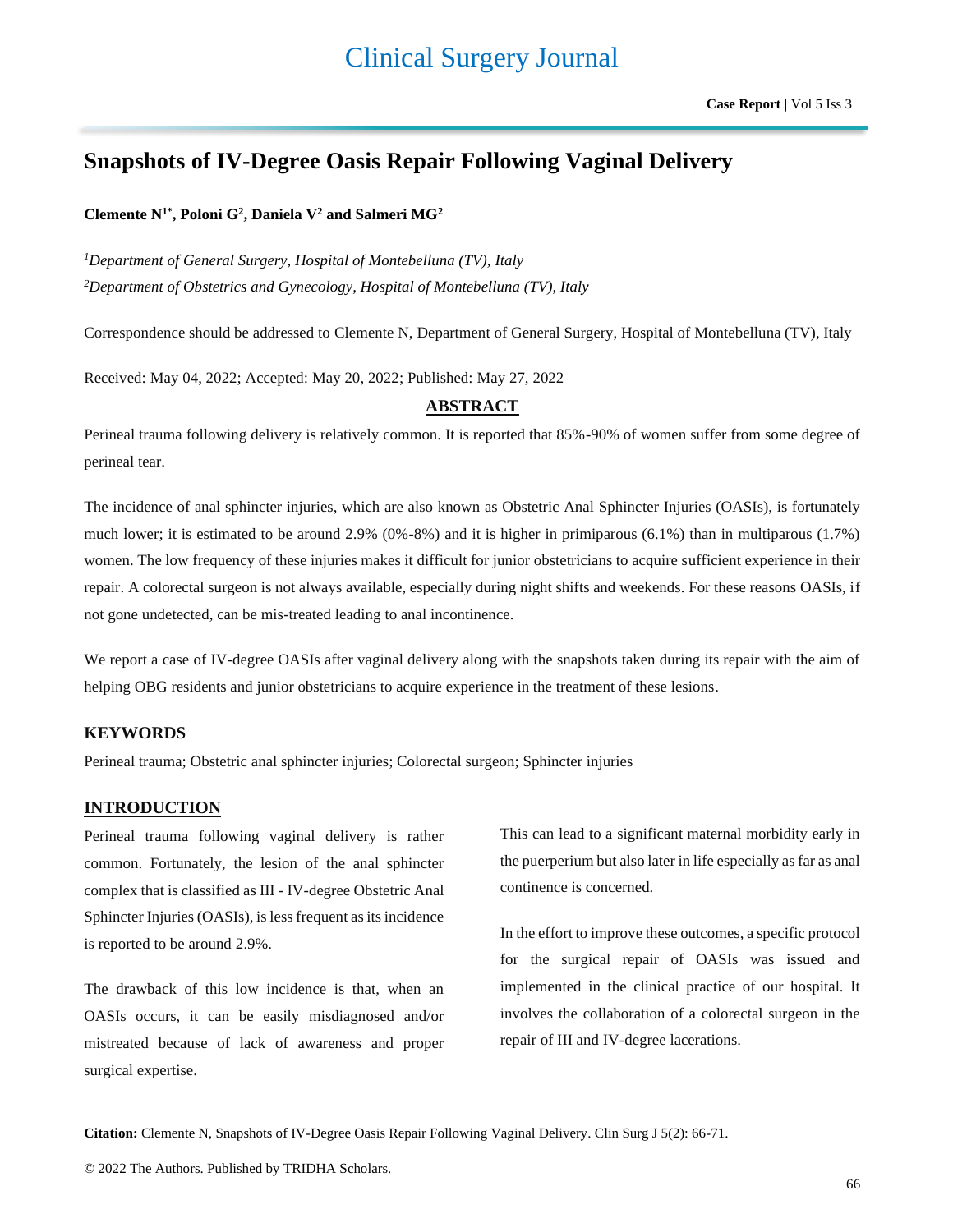We report a case of IV-degree OASIs laceration that occurred after vaginal delivery, with the photographic documentation taken at that time. Our aim is to contribute to the development of surgical expertise in the treatment of these lesions.

#### **CASE REPORT**

A 33-year-old primiparous woman suffered an IV-degree OASIs after the vaginal delivery of a 3.300 gr baby. The lesion was the consequence of an expulsive effort by the woman that happened so suddenly and unexpectedly that the obstetrician had no time to apply any counterpressure to the perineum to avoid laceration. The injury was easily recognized as it involved the full thickness of the lower rectum and anal canal for a total length of 7 cm. The laceration was in the midline with ragged edges. The internal and external sphincters were not immediately visible because, as it usually happens, their torn extremities were retracted laterally.

Moreover, as it is implied by the definition of an IV-degree OASIs, the laceration involved the rectovaginal septum, the superficial perineal muscles (namely the transversus superficialis muscles and bulbocavernosus muscles) and the vaginal wall. A cloaca-like defect was present (Figure 1).



**Figure 1:** IV-degree OASIs: full thickness laceration of vaginal wall, perineal musculature, lower rectum and anal canal (for a total length of 7 cm) with creation of a cloaca-like defect.

The woman was transferred to the operating room and a general anesthesia was established. The first dose of an antibiotic prophylaxis with a second generation cefalosporin (cefalexine) was administered.

The lithotomy position was chosen with the buttocks 4 cm - 5 cm beyond the end of the operating table to improve exposure of the perineal area. The surgical field was prepped and draped and a Lone Star retractor was placed.

The laceration was repaired by layers starting from the rectal and anal mucosa which are the innermost ones. The proximal apex of the rectal mucosa was recognized and, starting from this point, this lining was reconstructed with a continuous Vicryl 2/0 suture extended to the anal margin. At the end of this step a finger was introduced into the anorectal lumen to ensure a tight and complete closure had been achieved (Figure 2).



**Figure 2:** The innermost layer of the laceration, represented by the rectal and anal mucosa, was reconstructed first.

Then the muscular layer of the rectum was reconstructed using polydioxanone sutures (PDS) starting proximally. As the suture was performed more distally, the hooks of the Lone Star retractor were progressively released to facilitate approximation of the edges. The last 1.5 cm of the muscular layer, which are represented by the internal sphincter, were reconstructed with particular care. The two extremities of the internal sphincter were recognized by their pale color and sutured on the midline in an end-toend fashion (Figure 3).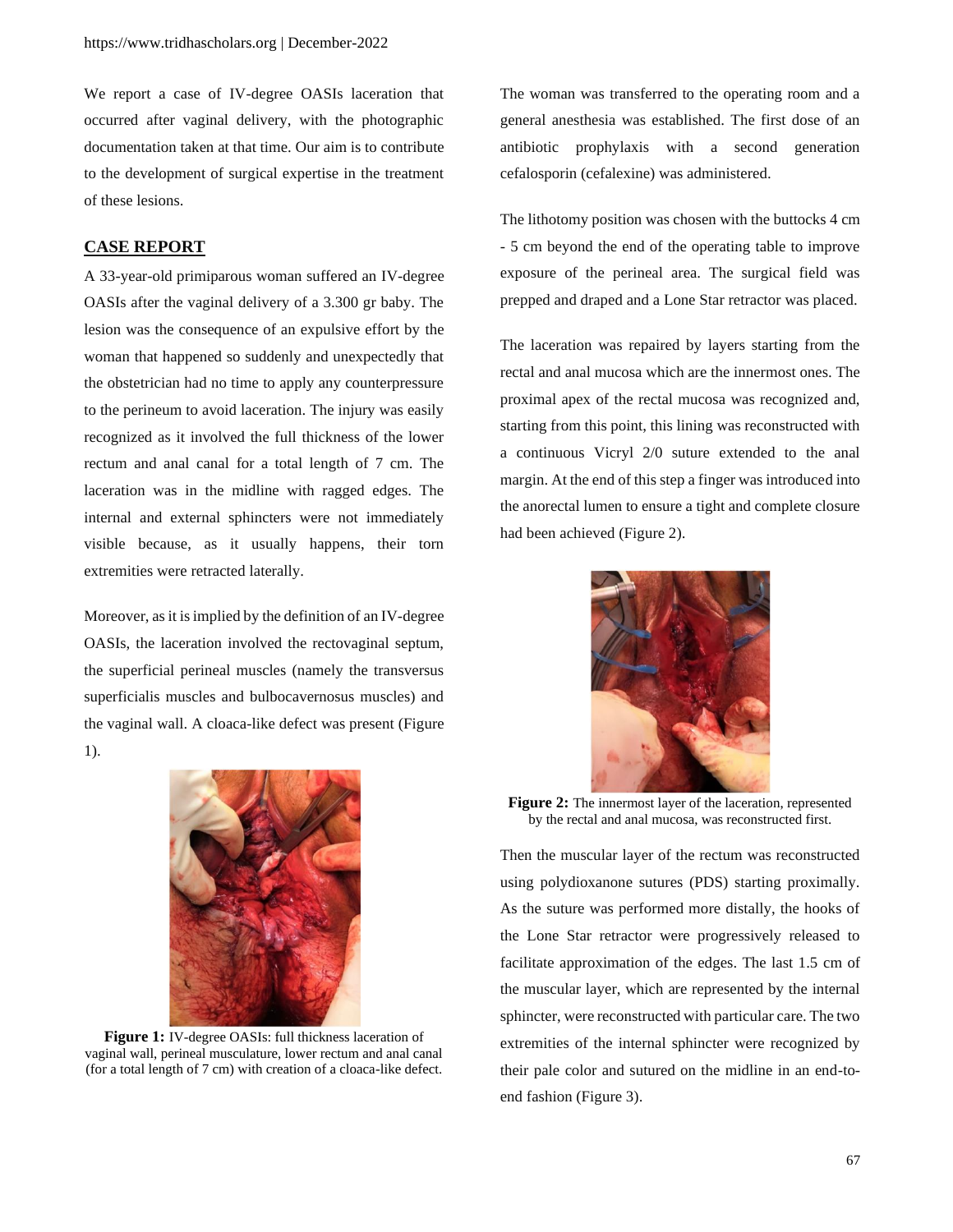

**Figure 3:** The muscular layer of the rectum (blue arrow) and the internal sphincter (black arrow) was repaired using a polydioxanone sutures (PDS).

The third step was the reconstruction of the external sphincter. The left extremity was recognized first and grabbed by an Allis forceps (Figure 4).



**Figure 4:** The left torn extremity of the external sphincter was recognized first and grabbed by an Allis forceps.

The same maneuver was accomplished on the right extremity and the two ends were brought to the midline (Figure 5).



**Figure 5:** The right end of the external sphincter was grabbed by another Allis forceps and the two end were brought to the midline for an overlap suture using two Vicryl 0 mattress suture.

At this point, the repair was made according to the overlap technique using two Vicryl 0 mattress sutures.

To assess the tightness of the reconstruction, a gauze was placed on it and some saline solution dyed with methylene blue was injected into the anorectal lumen. The gauze was not stained by the blue (Figure 6).



**Figure 6:** A gauze was placed on the anorectal reconstruction and in order to assess its tightness some saline, dyed with methylene blue, was injected into the anorectal lumen.

The gynecologist carried on with the repair of the following layers. The transversus superficialis muscles were sutured on the midline. Then the vaginal wall was reconstructed with a continuous absorbable Vicryl 2/0 suture starting from the proximal apex of the laceration and moving distally. Once at the vaginal introitus, the torn ends of the bulbocavernosus muscles were incorporated in the suture, recreating the tendinous body of the perineum. Figure 7 shows the final view at the end of the operation after stitching of the perineal skin.



**Figure 7:** Final view at the end of the operation after stitching of the perineal skin.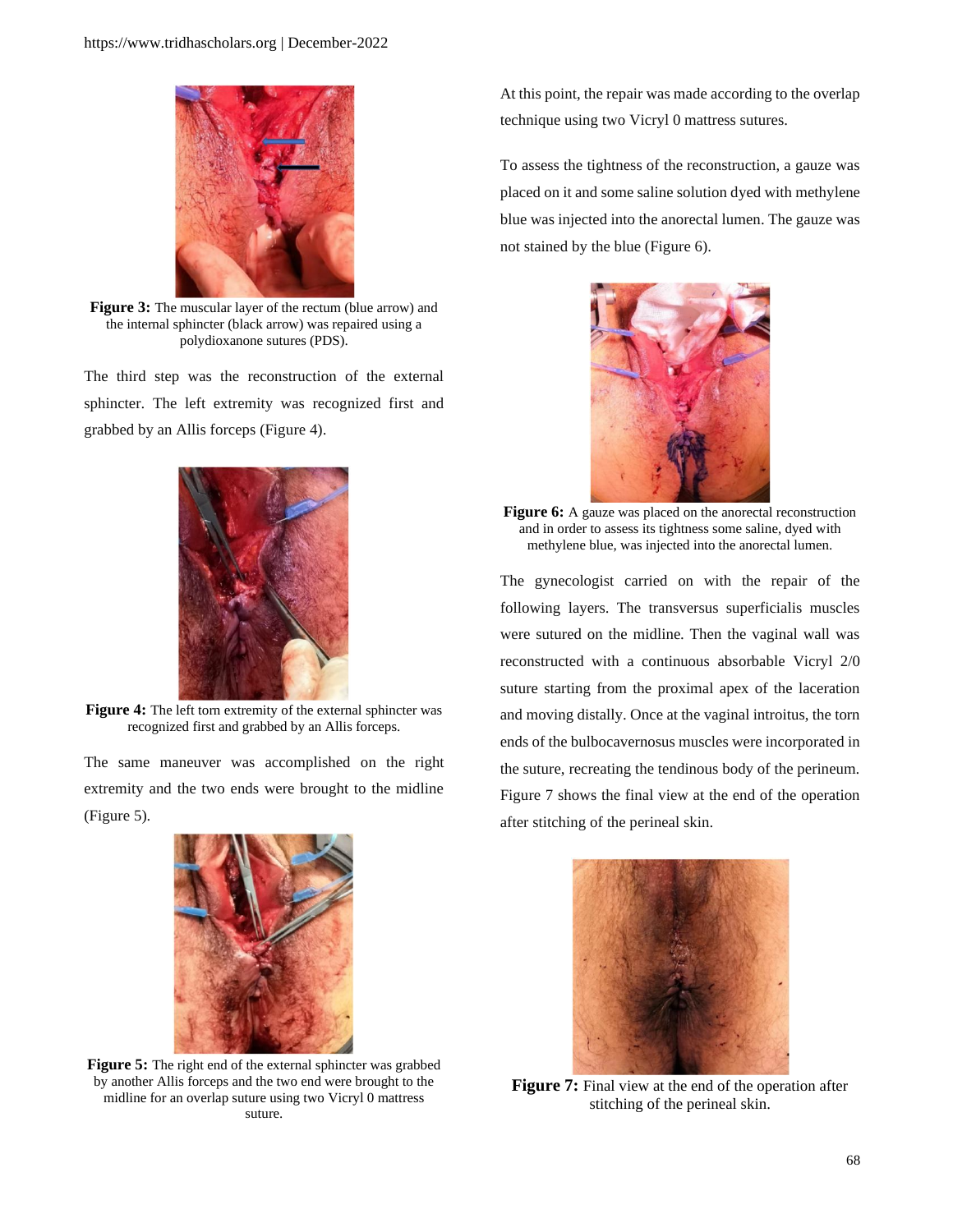Postoperatively the patient was put on liquid diet for two days and then on high fiber diet in order to avoid hard stools. With the same purpose, an osmotic laxative (lattulose) was administered for at least 7 days and the patient was strongly advised to avoid excessive straining during defecation. Antibiotic prophylaxis was carried on with cephalosporin 1 gr tid for ten days along with thrombotic prophylaxis with enoxaparin 4000 UI die.

The post-operative and post-delivery course were uneventful. The bowel opened to flatus on the  $2<sup>nd</sup>$  postoperative day and the first bowel movement was registered on the 3rd post-operative day. In both cases the patient was able to actively control the passage of gas and stools without involuntary loss of them. On the 4<sup>th</sup> post-operative day, the woman was discharged.

A first follow-up visit has been scheduled after 1 month with digital rectal examination to assess the sphincter basal tone and its contractile strength during active squeeze. A further clinical evaluation has been scheduled after two months from the operation; in this occasion a trans-anal ultrasonography will be performed in order to evaluate the reconstruction from a morphological point of view. We are still waiting the results of both these visits.

#### **DISCUSSION**

Perineal trauma following vaginal delivery is very common. It is reported in 85% - 90% of women. Obstetric anal sphincter injuries (OASIs) represent a much smaller percentage as they occur in 2.9% of vaginal deliveries.

According to Sultan [1] they can be classified into four degrees. The I-degree is the laceration of the vaginal epithelium only. The II-degree is defined by a laceration extended to the perineal muscles. A III-degree OASIs occurs when a tear of the anal sphincter is present. This degree can be subclassified into IIIa (when the laceration involves <50% of the external anal sphincter -EASthickness); IIIb (when the laceration involves >50% of the

EAS thickness); IIIc (when the laceration involves the full thickness of the EAS and the internal anal sphincter -IAS). Finally, an IV-degree OASIs is defined by the extension of the laceration to the rectal mucosa.

Primiparous are more likely to sustain an OASIs (6.1%) than multiparous (1.7%). Other risks factors [2] are fetal weight >4 kg, occiput posterior position, second stage labor length >two hours, shoulder dystocia, instrumental vaginal delivery (forceps>vacuum cup) and mother ethnicity (caucasian>black).

OASIs is associated to a significant burden of maternal complications. Early complications are mainly represented by abscess formation. This is due to the high bacterial load into the anorectal lumen that can lead to infection and subsequent dehiscence of the OASIs repair; a cloaca-like defect or a recto-vaginal fistula would ensue in case of a total or a partial dehiscence respectively. Late complications are chronic perineal pain, sexual disfunctions, urinary incontinence and in particular anal incontinence. Anal incontinence can be of variable degree and can manifest later in life when age related laxity of the pelvic floor tissue impairs any compensatory mechanism of continence.

Prevention of OASIs is of paramount importance. Routine episiotomy is not recommended because it doesn't have any protective role in perineal trauma [3]; anyway, when indicated (as in case of operative delivery), it should be performed according the medio-lateral technique with at least a 60° angle. The practice of antenatal perineal massage from the 35th gestational week to the delivery and during second stage of labor is considered a useful preventive measure [4]. Moreover, the incidence of OASIs can be reduced by application of warm gauzes on the perineum during the second stage of labor. The obstetrician should correct any fetal malposition and should favor the spontaneous expulsive effort by the mother. At this regard, the Kristeller maneuver should be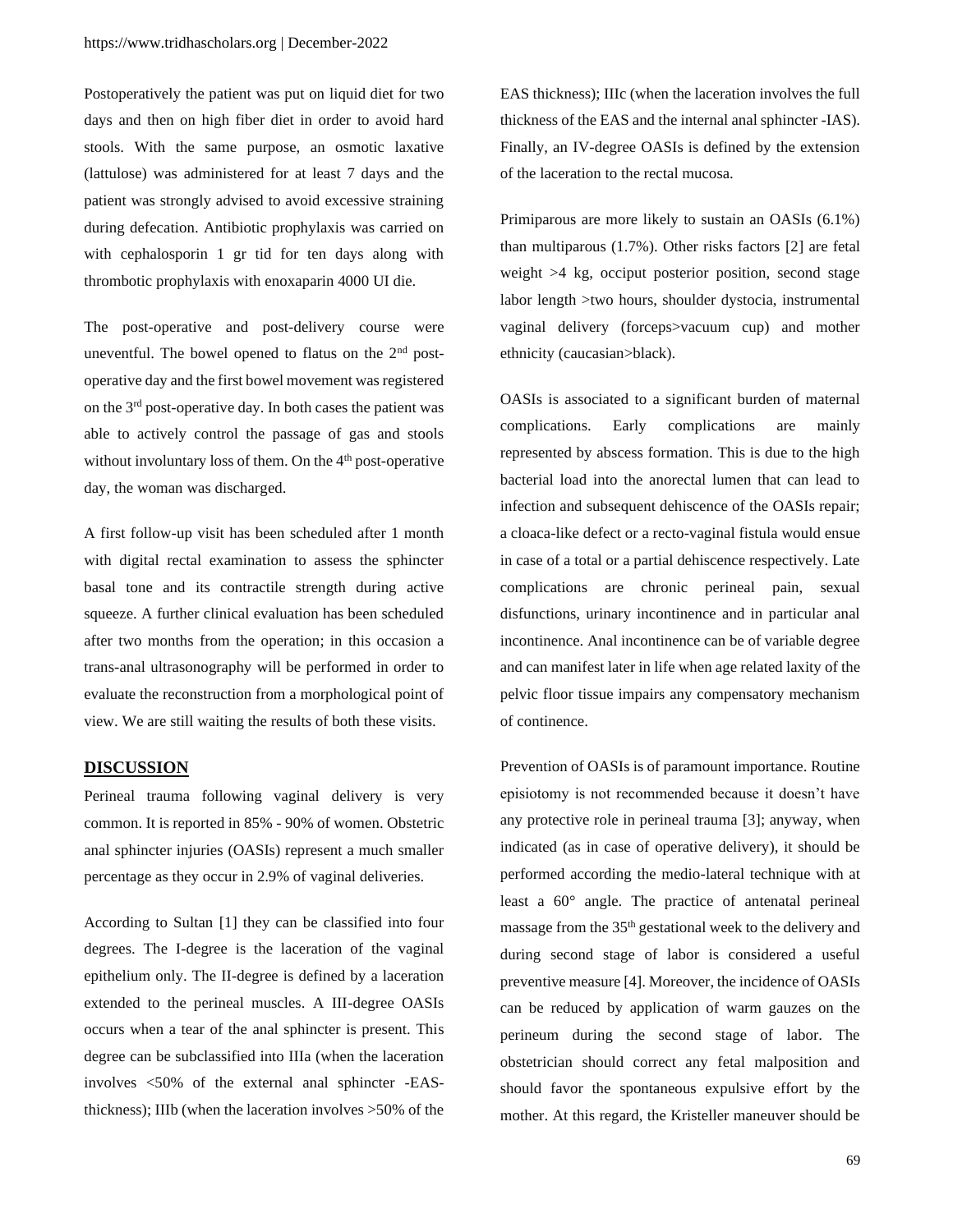avoided while the Finnish method which aid in redistributing tensive forces over a wider surface is recommended [5].

Despite all these measures, a certain amount of OASIs remains unpredictable and unavoidable. For this reason, it is important first to correctly diagnose and then to effectively repair such injuries. Diagnosis can be frequently missed or down staged, especially in the case of button-hole tears [6-8]. It is reported that up to 28% of II-degree OASIs are III-degree. Several studies have demonstrated that, when awareness of perineal trauma is raised through in-hospital audits, more OASIs is reported. Groom [7] found that the incidence of III-degree tears trebled compared to the 6 months prior to the study (7.5% versus 2.5%). This explains why the Royal College of Obstetricians and Gynecologists and other professional bodies stated that a competent and complete examination should be expected following all vaginal deliveries [8].

Similarly, to diagnosis, also surgical treatment of OASIs seems to be suboptimal according to scientific literature. Sultan et al. [9] in their audit of midwives and trainee doctors found a deficiency and dissatisfaction in training in perineal anatomy and repair.

For all the above-mentioned reasons, in order to improve diagnosis e treatment of OASIs, a specific protocol was implemented in our hospital which is a second-care facility in the densely populated area of Treviso, Italy [10]. This protocol describes in detail how to avoid an OASIs and how to diagnose and repair one whenever it occurs. It also involves the collaboration of a colorectal surgeon in the repair of III and IV-degree lacerations.

Sometime later, after the introduction of this protocol, an IV-degree OASIs occurred. During the surgical repair some photos of each step of the repair were taken. We decided to make this iconographic documentation available to scientific community, through the present paper, in order to improve the care of this bothersome traumas.

### **CONCLUSION**

Treatment of obstetric anal sphincter injuries (OASIs) is particular challenging. The development of specific surgical skills and a strict collaboration of obstetricians with colorectal surgeons can improve the outcomes of their repair. With this paper we tried to give our contribution to the professional growth in this field of junior obstetricians and colorectal surgeons.

#### **REFERENCES**

- 1. [Sultan AH \(1999\) RCOG green top guidelines 2001; ICI 2002; NICE 2007.](https://www.rcog.org.uk/guidance/browse-all-guidance/green-top-guidelines/birth-after-previous-caesarean-birth-green-top-guideline-no-45/)
- 2. [American College of Obstetricians and Gynecologists \(2016\) Practice bulletin no. 165: Prevention and management of](https://pubmed.ncbi.nlm.nih.gov/27333357/)  [obstetric lacerations at vaginal delivery. Obstetrics and Gynecology 128\(1\): e1-e15.](https://pubmed.ncbi.nlm.nih.gov/27333357/)
- 3. [Jiang H, Qian X, Carroli G, et al. \(2017\) Selective versus routine use of episiotomy for vaginal birth. Cochrane Database](https://www.cochranelibrary.com/cdsr/doi/10.1002/14651858.CD000081.pub3/abstract)  [of Systematic Reviews \(2\): CD000081.](https://www.cochranelibrary.com/cdsr/doi/10.1002/14651858.CD000081.pub3/abstract)
- 4. [Beckmann MM, Garrett AJ \(2006\) Antenatal perineal massage for reducing perineal trauma. Cochrane Database of](https://www.cochranelibrary.com/cdsr/doi/10.1002/14651858.CD005123.pub2/abstract)  [Systematic Reviews \(1\): CD005123.](https://www.cochranelibrary.com/cdsr/doi/10.1002/14651858.CD005123.pub2/abstract)
- 5. [Aasheim V, Nilsen ABV, Reinar LM, et al. \(2017\) Perineal techniques during the second stage of labour for reducing](https://www.cochranelibrary.com/cdsr/doi/10.1002/14651858.CD006672.pub3/abstract)  [perineal trauma. Cochrane Database of Systematic Reviews \(6\): CD006672.](https://www.cochranelibrary.com/cdsr/doi/10.1002/14651858.CD006672.pub3/abstract)
- 6. [Taithongchai A, Veiga SI, Sultan AH, et al. \(2020\) The consequences of undiagnosed obstetric anal sphincter injuries](https://link.springer.com/article/10.1007/s00192-019-04033-5)  [\(OASIS\) following vaginal delivery. International Urogynecology Journal 31\(3\): 635-641.](https://link.springer.com/article/10.1007/s00192-019-04033-5)
- 7. [Groom KM, Paterson-Brown S \(2002\) Can we improve on the diagnosis of third degree tears?. European Journal of](https://www.sciencedirect.com/science/article/pii/S030121150100495X)  [Obstetrics & Gynecology and Reproductive Biology 101\(1\): 19-21.](https://www.sciencedirect.com/science/article/pii/S030121150100495X)